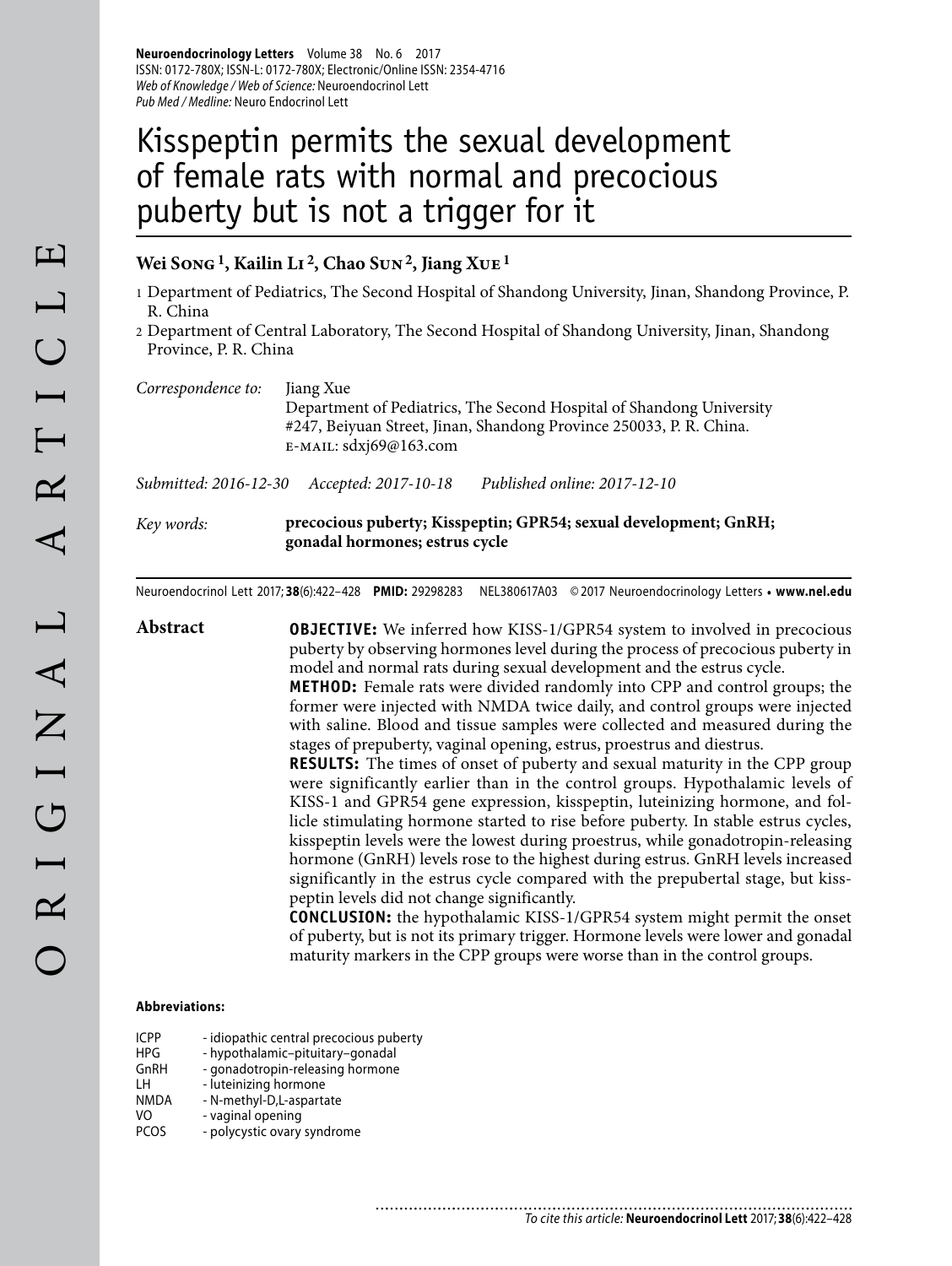## **INTRODUCTION**

Idiopathic central precocious puberty (ICPP) is defined as the onset of isosexual rapid pubertal development resulting from premature activation of the hypothalamic-pituitary-gonadal (HPG) axis (Shankar & Pescovitz 1995). ICPP is also termed gonadotropin-releasing hormone (GnRH)-dependent precocious puberty. ICPP are analogous to the normal adolescent development besides ICPP happens earlier. Their processes are dominated by growth hormone and the HPG axes hormones. CPP causes early pubertal growth spurt, advancement in skeletal development whilst early closure of epiphysial plate thereby results in short final adult stature. It also leads to some psychological and social problems. It was found in our clinical treatment that some patients of premature thelarch developed to CPP, which needs diagnosis and treatment in the early stages. GnRH stimulation test that fasting, GnRH subcutaneous injection, before and after injection, 30, 60, 90 minutes, respectively, blood sample collection, measure serum FSH and LH level is accepted as gold standard test in the evaluation of HPG axis and diagnosis of CPP. Diagnosis using a GnRH stimulation test is too complicated and low reproducibility. It is time consuming, costly and uncomfortable for patients. GnRH analogues do not completely inhibit the HPG axis, meaning that the final height is not improved in some patients. A simple and sensitive diagnostic method is needed that can lead to an effective treatment for inhibiting the onset of puberty. GnRH imbalance as a cause of ICPP is a focus of current research in the field (Shin 2016). Mutations in the *KISS-1/GPR54* genes causing precocious puberty have attracted attention to kisspeptin as a key candidate neuroendocrine peptide in controlling the HPG axis (Luan *et al.* 2007; Teles *et al.* 2008). Kisspeptin is now recognized as an indispensable factor in the neuroendocrine control of puberty and reproduction (Pinilla *et al.* 2012; Clarkson *et al.* 2010).

In 1996, Lee found that the *KISS-1* gene (located in the human chromosome 1q32-41 region) could inhibit tumour metastasis, It codes for neuroendocrine peptides, which are eventually degraded into the carboxyl-terminal ends of short peptides, members of the arginine-phenylalanine amide peptide family (Lee *et al.* 1996). *KISS-1* gene expression is highest in the hypothalamic arcuate nucleus and anteroventral periventricular nucleus in rats. The protein GPR54 is the kisspeptin receptor, which is a member of the rhodopsin 7 transmembrane protein family. Its gene is located at human chromosome 19q13(Ohtaki *et al.* 2001).

Currently, how kisspeptin is involved in precocious puberty has not been fully elucidated. One study found that kisspeptin levels were higher in cases of precocious puberty (Abaci *et al.* 2015), while another found no significant changes (Navarro *et al.* 2004b). Some reasch found that GnRH and LH were increased and the degree of increase was positively proportional to

the dosage of kisspeptin after giving the mice kisspeptin (Seminara *et al.* 2003). Further research is needed to determine the links between hypothalamic *KISS-1* gene expression and serum kisspeptin levels, and the changes in serum kisspeptin levels in normal and pathological sexual development and estrus cycles. Therefore, the aim of this study was to determine how kisspeptin might govern reproduction via pulse and surge modes of GnRH/luteinizing hormone (LH) secretion, and participate in the process of GnRH dependent precocious puberty.

## **MATERIALS AND METHODS**

#### *Animals*

Forty-five 25-day-old specific pathogen-free Sprague Dawley female rats weighing 50±3g were purchased from Peng Yue Breeding Laboratory Animals Ltd. (Jinan, Shandong, P. R. China, license number 370181589911068). Animal care was conducted in accordance with the Animal Research Committee Guidelines of Shandong University. All the experimental procedures were approved by the Institutional Ethics Committee of Second Hospital of Shandong University. The rats were maintained in a 12-h light, 12-h dark cycle and fed a standard rodent diet. The temperature was 20–26 °C. Water and food were available *ad libitum*. Rats were randomly housed in nine groups of five per cage. Five cages of rats were used as the control groups and four were used as CPP groups (model group). The CPP groups received sub-cutaneous (s.c.) injections of 40 mg/kg N-methyl-D,L-aspartate (NMDA, purchased from Solarbio, Shanghai, P. R. China) dissolved in 0.2 ml saline, twice a day, until their vaginas were open. NMDA is a glutamate agonist that stimulates GnRH release (Mahachoklertwattana *et al.* 1994). The control groups received s.c. injections of 0.2 mL sterile 0.9% NaCl, twice a day.

#### *Experimental design: Experiment 1, observing the estrus cycle*

The estrus cycle was observed and determined by taking vaginal smears daily after vaginal opening (VO). The control groups were divided into five groups based on vaginal smear results: prepubertal group (before puberty); VO group; proestrus group; estrus group; and diestrus group with the lowest LH level. The CPP groups were divided into four groups based on vaginal smears: VO CPP group in rats with precocious puberty; proestrus/estrus CPP group; estrus CPP group and diestrus CPP group. When any rats in VO CPP Group showed VO, the same numbers of animals in prepubertal group were weighed and euthanized by spinal dislocation on the same day. After two consecutive regular estrus cycles, the remaining groups in their corresponding periods (VO, estrus, proestrus and diestrus) were weighed and euthanized; blood and tissue samples were collected and analysed. The CPP groups was compared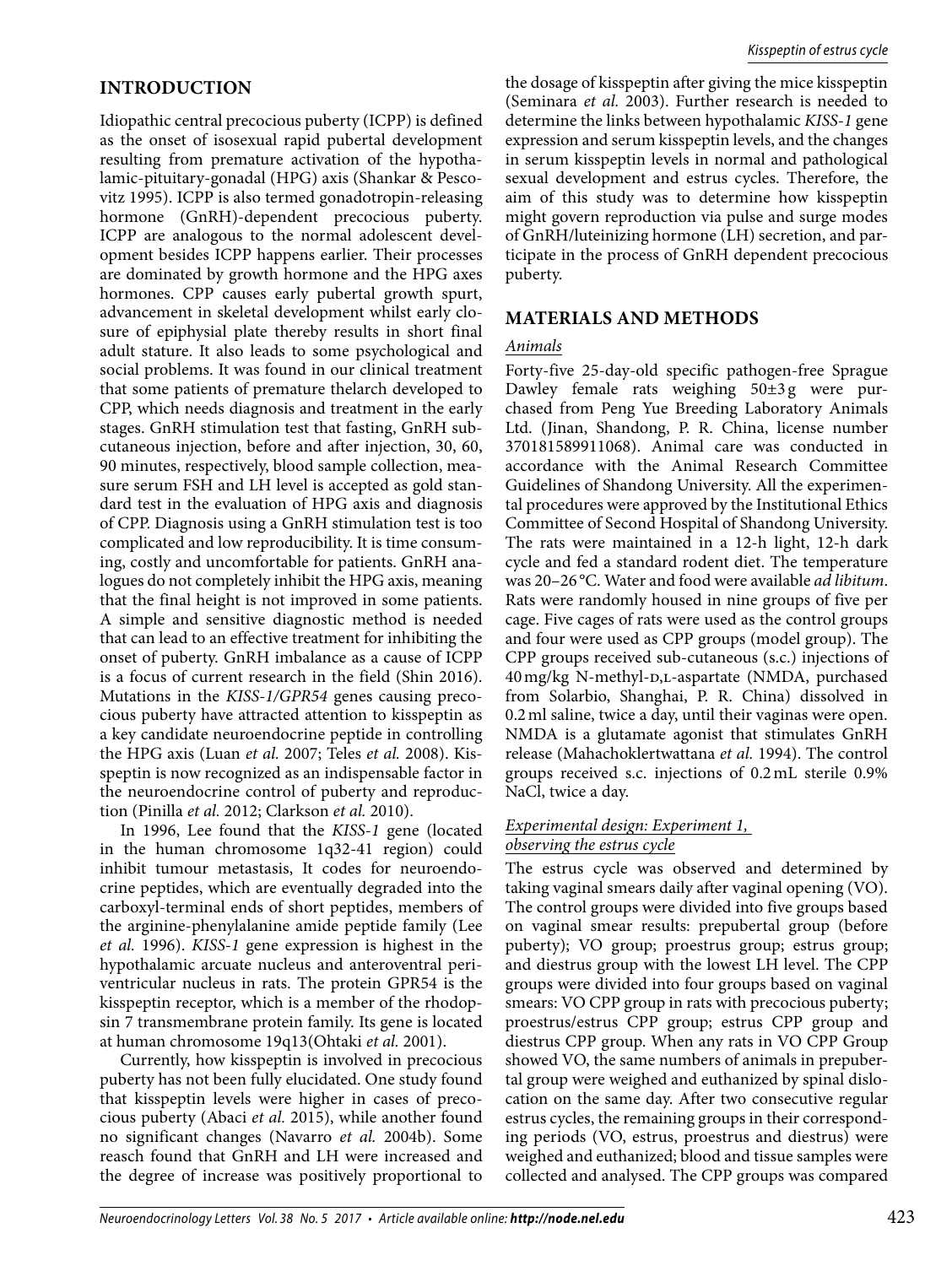#### Wei Song, Kailin Li, Chao Sun, Jiang Xue

with the corresponding normal development of the rats, The CPP group of VO was compared with control group of prepubertal, it also was compared with control group of VO.

## *Experiment 2: measurement of blood samples*

Blood samples were collected from the angular vein by removing the animal's eyeball before it was decapitated. The sera were separated from the fresh blood by a pipette after natural coagulation. The sera were stored at –80 °C until measurement.

# *Experiment 3: measurement of tissue samples*

After the rats had been decapitated, the ovaries were taken immediately, weighed and embedded in paraffin wax for histology. The tissues were sectioned at 2 mm thickness, and sections were stained with haematoxylin and eosin. Endometrial thickness was measured microscopically using an eyepiece micrometer. The total numbers of *corpora lutea* were counted in ovary sections microscopically. The organ index, defined as wet organ weight/body weight, was used to measure the stage of development of uteri and ovaries.

## *Experiment 4: KISS-1 and GPR54 gene expression in the hypothalamus*

The mRNA levels of *KISS-1* and GPR54 were evaluated in hypothalamic samples. The rats were euthanized and decapitated at the stages of prepuberty, VO, estrus, diestrus, and proestrus and their hypothalami were dissected immediately, as described (Quennell *et al.* 2011). The hypothalamic samples were snap-frozen in liquid nitrogen and stored at –80 °C until RNA analysis.

# *Measurement of serum LH, kisspeptin and GnRH levels*

The serum LH, kisspeptin and GnRH concentrations were measured using commercial rat enzyme-linked immunosorbent assay kits (CUSABIO**,** Wuhan, Hubei, P. R. China) after all samples had been collected and stored, according to the manufacturer's recommendations. The sensitivity of the LH assay was 0.001 mIU/ml; that of the GnRH assay was 0.001 pg/ml; and that of the kisspeptin assay was 0.001 ng/ml. The intra-and interassay coefficients of variation were <5%.

## *RNA analysis by real-time reverse-transcription polymerase chain reaction (RT-qPCR)*

RT-qPCR was conducted using a slight modification of a previously described method (Li *et al.* 2010). Total RNA was isolated from hypothalamic samples using TRIzol reagent (Invitrogen Life Technologies, Carlsbad, CA, USA) and 1 mg RNA samples from each rat were reverse-transcribed into cDNA. The primers used for the assessment of hypothalamic genes were as follows: *KISS-1* Forward: 5'-TGATCTCGCTGGCTTCTTGG-3' and Reverse: 5'-AGGCATTAACGAGTTCCTGGG-3' *GPR54* Forward: 5'-TTCGTTATCTGCCGCCACAA-3' and Reverse: 5'-AGACCTGCTGGATGTAGTTGAC-3'

The *KISS-1* product size is 138 bp and the GPR54 product size is 181 bp. The nucleotide sequences for these genes were designed using Primer Premier 5.0 software (Premier Biosoft International, Palo Alto, CA, USA) and based on National Center for Biotechnology Information rat reference sequences. The primers were synthesized commercially by Invitrogen Life Technologies. The final reaction mixture contained 1 ml cDNA, 10 pmol each forward and reverse primers, 0.4 ml ROX reference dye, and 10 ml SYBR Premix Ex Taq DNA polymerase in a total reaction volume of 20 ml. The PCR conditions were 95 °C for 1 min, followed by 40 cycles of 95 °C for 15 s and 60 °C for 1 min. Quantitative analysis of gene expression levels was carried out using a StepOnePlus Real-Time PCR System and StepOne Software v. 2.1 according to the recommendations of the manufacturer (Applied Biosystems, Foster City, USA).

# *Statistics*

All data are expressed as the mean ± standard error of the mean for each group. One way analysis of variance was used to assess variations among groups. Pearson correlation analysis was used to analyse any correlations. The significance level was set at *p<*0.05. All analyses were performed with IBM SPSS Statistics software (v. 23, IBM Corp., Armonk, NY, USA).

# **RESULTS**

## *Timing of onset of puberty and sexual maturity*

NMDA significantly advanced the time of VO in the CPP groups to 35±1 d compared with control groups (41±0.2 d) (*p=*0.03). The vaginas of all groups had opened after 42 days of age. The estrus cycle was determined using daily vaginal smears (Figure 1). The CPP groups had established two regular estrus cycles before 42 days of age, but at this point the control groups had not yet established regular cycles.

## *Comparisons of estrus cycle serum levels, genital organ weights and gene expression levels*

The uterine index differed significantly among different estrus cycle phases in the CPP and control groups. In control rats, it was 2.25 times higher than for the CPP rats at proestrus (Figure 2A).

Endometrial thickness differed significantly among different estrus cycle periods in both the CPP and control groups. Endometrial thickness in control rats was significantly higher than that for the CPP rats in estrus and proestrus (Figure 2B).

The VO of CPP groups showed abundant growing follicles (Figure 3A and C), as well as fresh *corpora lutea* (Figure 3B, C). The numbers of *corpora lutea* differed significantly among different estrus cycle phases in both the CPP and control groups. The number of *corpora lutea* in control rats was 13 times more than in the CPP rats at estrus, and 60% of CPP rats at proestrus (Figure 2C).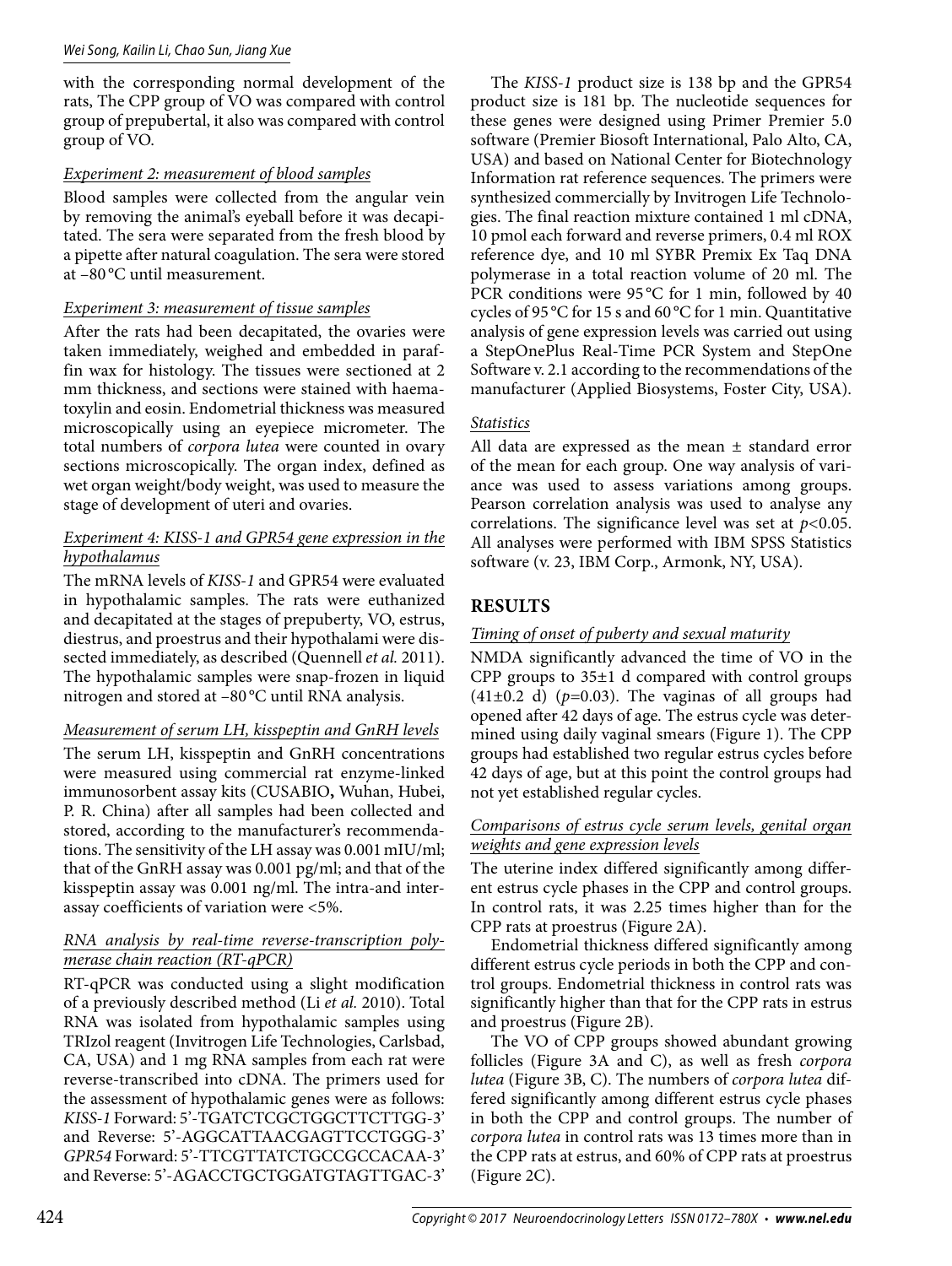

**Fig. 1.** Vaginal smear histology. In proestrus, vaginal smears show oval-shaped flat epithelial cells. (B) Estrus vaginal smears show clusters of cornified epithelial cells. (C) Vaginal smears in diestrus show many leukocytes.



**Fig. 2.** Somatic measures in female rats. Uterine index (A), endometrial thickness (B), corpora lutea counts (C), ovarian index (D) in control and CPP rats at prepuberty, VO stage, proestrus, estrus, and diestrus. Values are expressed as the mean  $\pm$  SEM a\*  $p$ <0.05 vs prepubertal control values.  $b * p < 0.05$  and  $b * p < 0.01$  vs corresponding control values.



Figure 3. Ovarian ultrastructure in CPP rats with precocious puberty. This shows series of representative ovarian sections stained with haematoxylin and eosin. Control rats showed normal cycling ovaries with growing follicles (GF) (A and C), and a corpus luteum (CL) (B and C). Scale bars=100 mm.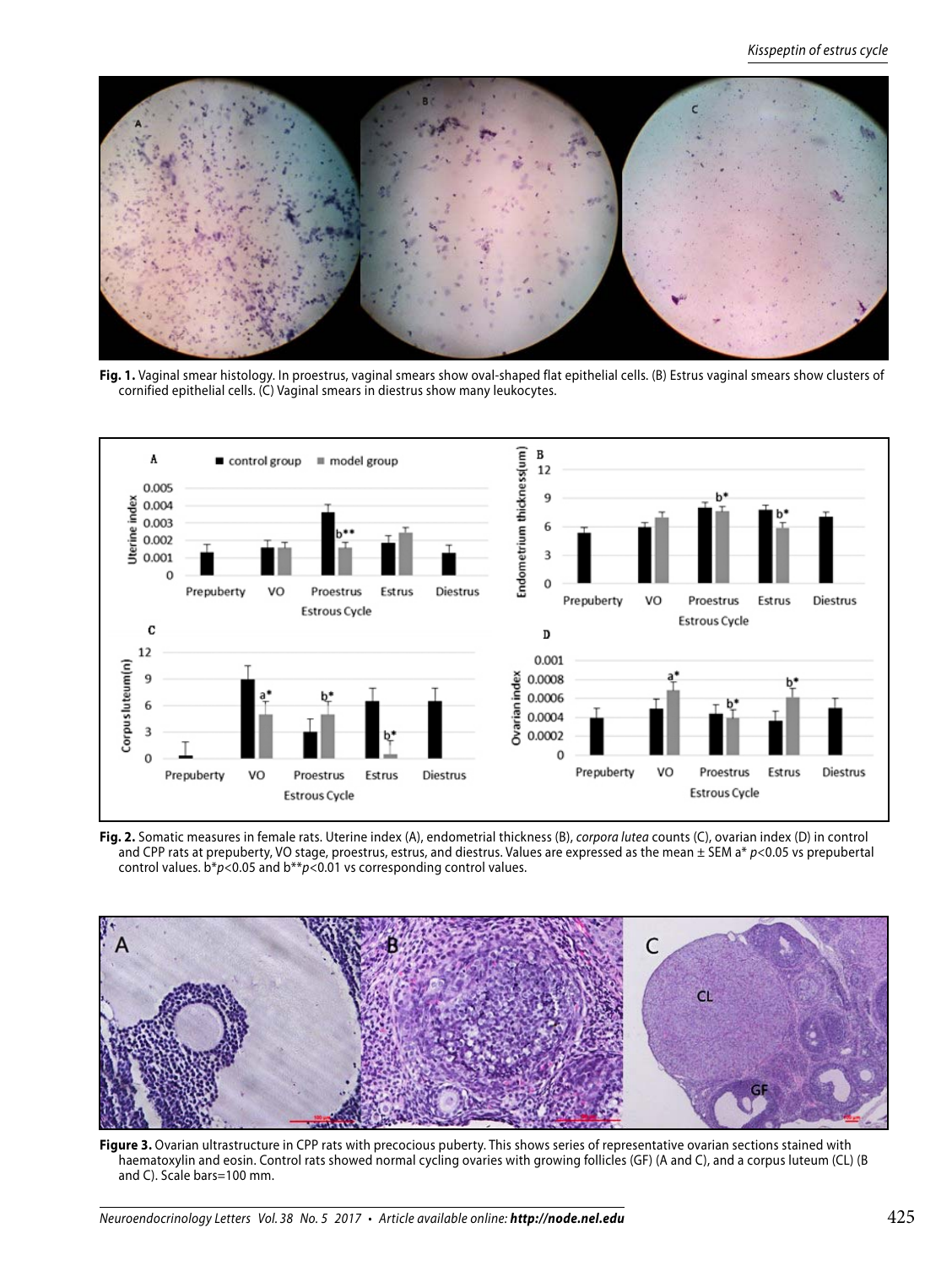#### Wei Song, Kailin Li, Chao Sun, Jiang Xue

The control rats took longer to reach given estrus stages than the CPP rats, but were compared at the same stages. The ovarian index differed significantly among different estrus cycle phases in both the CPP and control groups. In control rats, it was significantly higher than in the CPP rats during proestrus, and lower than in the CPP rats during estrus (Figure 2D).

The serum kisspeptin levels differed significantly among different estrus cycle period in the control groups, but did not differ significantly in the CPP groups. The serum kisspeptin levels in control rats were 13% of those for the CPP rats at proestrus (Figure 4A).

The serum LH levels in control rats were 2.33 times as much as in the CPP rats at proestrus. The LH levels did not differ significantly among different estrus cycle period in either the CPP or control groups (Figure 4B).

The serum GnRH levels in control rats were 1.5 times higher than for the CPP rats at proestrus. However, the GnRH levels did not differ significantly among different estrus cycle periods in the CPP or control groups (Figure 4C).

The mRNA expression levels of *KISS-1* differed significantly among different estrus cycle phases in the control groups, but did not differ significantly in the CPP groups. The *KISS-1*mRNA values in control rats were twice as much as in the CPP rats at proestrus (Figure 4D).

The mRNA expression levels of *GPR54* did not differ significantly among different estrus cycle periods in either the CPP or control groups, and did not differ significantly between the CPP and control groups at similar estrus cycle stages (Figure 4E).

## *Comparison of CPP and control groups on the same day*

The numbers of *corpora lutea* were markedly elevated in VO CPP group (VO stage of the precocious puberty group) compared with prepubertal group. The ovarian index was higher in prepubertal group compared with VO CPP group. No significant differences were observed in the uterine indices, endometrial thickness, or the levels of LH, kisspeptin, GnRH, *KISS-1*mRNA, or GPR54 mRNA between prepubertal group and VO CPP group. (Fig. 2C, D).

#### *Correlation studies*

The levels of *KISS-1* mRNA and kisspeptin peaked at diestrus, but the changes in *KISS-1* mRNA levels were not synchronous with those of kisspeptin during sexual development and the estrus cycle stages. The concentration of GnRH peaked during estrus. The numbers of *corpora lutea* and weight of ovaries were positively correlated (Pearson's *r*=0.673; *p=*0.012), and the uterine index and endometrial thickness were also positively correlated (Pearson's *r*=0.577; *p=*0.039). The uterine index and kisspeptin levels showed a negative correlation (Pearson's *r*=–0.736; *p=*0.004), and the endometrial thickness and *KISS-1* mRNA levels showed a positive correlation (Pearson's *r*=0.673; *p=*0.017). Finally, the ovarian index was negatively correlated with LH level (Pearson's *r*=–0.649; *p=*0.016).

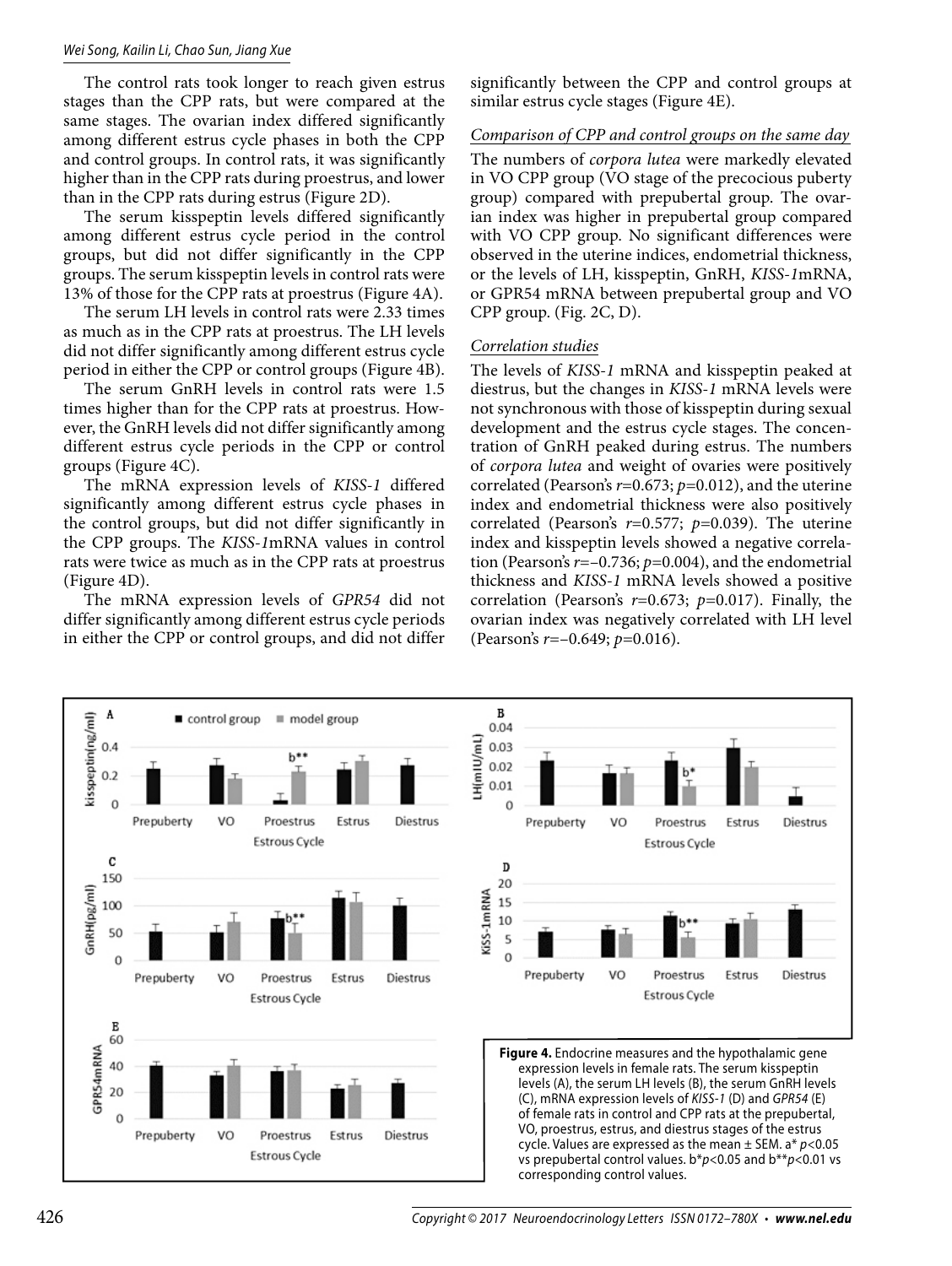## **DISCUSSION**

In this study, we investigated how kisspeptin levels might control precocious puberty and the onset of estrus cycle phases in rats. Puberty is regulated by the HPG axis, and if one part of the axis is aberrant, it can cause abnormal puberty. GnRH is the initiating and core factor in the HPG axis, which is influenced by many neurotransmitters and neuropeptides. Luan et al. found mutations in the *KISS-1/GPR54* genes causing precocious puberty (Teles *et al.* 2008; Luan *et al.* 2007). other previous research suggested that the *KISS-1/ GPR54* signalling pathways of GnRH-regulating neurons play important roles at the onset of puberty (Muir *et al.* 2001). VO is a sign of the initiation of puberty in rats. and two regular estrus cycles can be considered as indicating sexual maturity. NMDA stimulates GnRH release, thus leading to precocious puberty. Here, the CPP groups were injected with NMDA twice a day until puberty. The uterine index, endometrial thickness, ovarian size, and numbers of *corpora lutea* were all increased significantly in rats showing precocious puberty compared with prepubertal rats at the same age. The LH levels peaked during proestrus in the control groups, and were minimum at diestrus, which met with the needs of our design. Therefore, the classification of estrus cycles using vaginal smears are appropriate. NMDA not only advanced VO, but also accelerated the development of reproductive organs and tissues. This model of precocious puberty has been validated (Shehata 1974) .

Counts of *corpora lutea*, the uterine and ovarian indices and endometrial thickness were minimum before puberty in the control groups. The uterine and ovarian indices were significantly increased after establishing stable estrus cycles. Changes in the uterine index and increasing endometrial thickness were synchronized with proestrus, estrus, and diestrus, as in previous research.

The uterine development of rats with precocious puberty was worse than in the control groups. The uterine index in these rats was also lower than the control group during proestrus. After sexual maturation and regular cycling, endometrial thickness was less than in the control group at various stages, and the uteri of control groups developed better. The uterine index continued to increase after puberty in the CPP rats, even though uteri did not reach a mature weight. From these observations, we speculate that this might be the reason why precocious puberty in humans is associated with reduced fecundity and increased rates of miscarriage. The ovarian index in the CPP groups was higher than in the control groups during estrus, This could infer that women with precocious puberty are more vulnerable to polycystic ovary syndrome (PCOS), as described previously (Lehman *et al.* 2010). The mechanism needs to be addressed in future experiments.

GnRH and kisspeptin are secreted in a pulsatile manner (Choe *et al.* 2013),and in primates, repetitive administration of kisspeptin increased the plasma LH levels before puberty (Plant *et al.* 2006) . We observed that the kisspeptin level of CPP group was markedly higher than control group at the proestrus stage, this may be caused by the low levels of GnRH and LH in proestrus. Thereby, we assume that the frequency and amplitude of GnRH pulses influence LH secretion, thus influencing ovarian function, oestrogen secretion, ovulation, endometrial thickness. In the previous study, an increased frequency of GnRH pulses is implicated in the pathogenesis of PCOS, and higher kisspeptin levels could be associated with 1 phenotype of PCOS (Osuka *et al.* 2017; Thompson & Kaiser 2014). After removal of NMDA , the estrus cycle of CPP group existed and orderly, there should be no impact on decreasing of GnRH secretion and regression of reproductive organs. Smyth showed that in NMDA-induced rats the LH response to NMDA is less than in the control group (Smyth & Wilkinson 1994). It may be that CPP groups developed not very well (van Gool *et al.* 2007). Thus, the estrus cycle might be mainly regulated by GnRH, and kisspeptin might only permit this regulation or act upstream of the HPG axis.

It has been reported that *KISS-1* and *GPR54* gene knockout mice failed to go through puberty at the correct time; however, some studies showed evidence of gonadotrophic activity after several months (Colledge 2009; Chan *et al.* 2009). It's probably work in hypothalamus, not necessarily in blood. This hypothesis needs to be proved in further studies. Hypothalamic GPR54 gene expression had already increased before puberty in rats with normal sexual development. An increasing trend of hypothalamic *GPR54* expression was observed during diestrus, proestrus, estrus, but this did not reach statistical significance in the control groups. The expression was relatively stable. GPR54 might not play a leading role in the *KISS-1/GPR54* system. The hypothalamic *KISS-1* expression had increased before puberty. The changes from high to low were linked with diestrus, proestrus, and estrus, as in previous research (Navarro *et al.* 2004a). Therefore, we assume that the expression levels of *GPR54* and *KISS-1* have already been determined before or at birth. However, male and female rats might be different in this regard, and this needs to be assessed. The kisspeptin levels were not consistent with *KISS-1* gene expression levels, so we speculate that kisspeptin might be stored after being synthesized, until secretion or it's probably only work in hypothalamus, not necessarily in blood. This hypothesis needs to be proved in further studies.

In conclusion, gonadal development and hormone levels of the rats with precocious puberty were worse than in normal control rats. Precocious puberty might make women more vulnerable to PCOS and lead to subfertility. Hypothalamic *KISS-1*/*GPR54* gene expression levels in rats with precocious puberty increased before